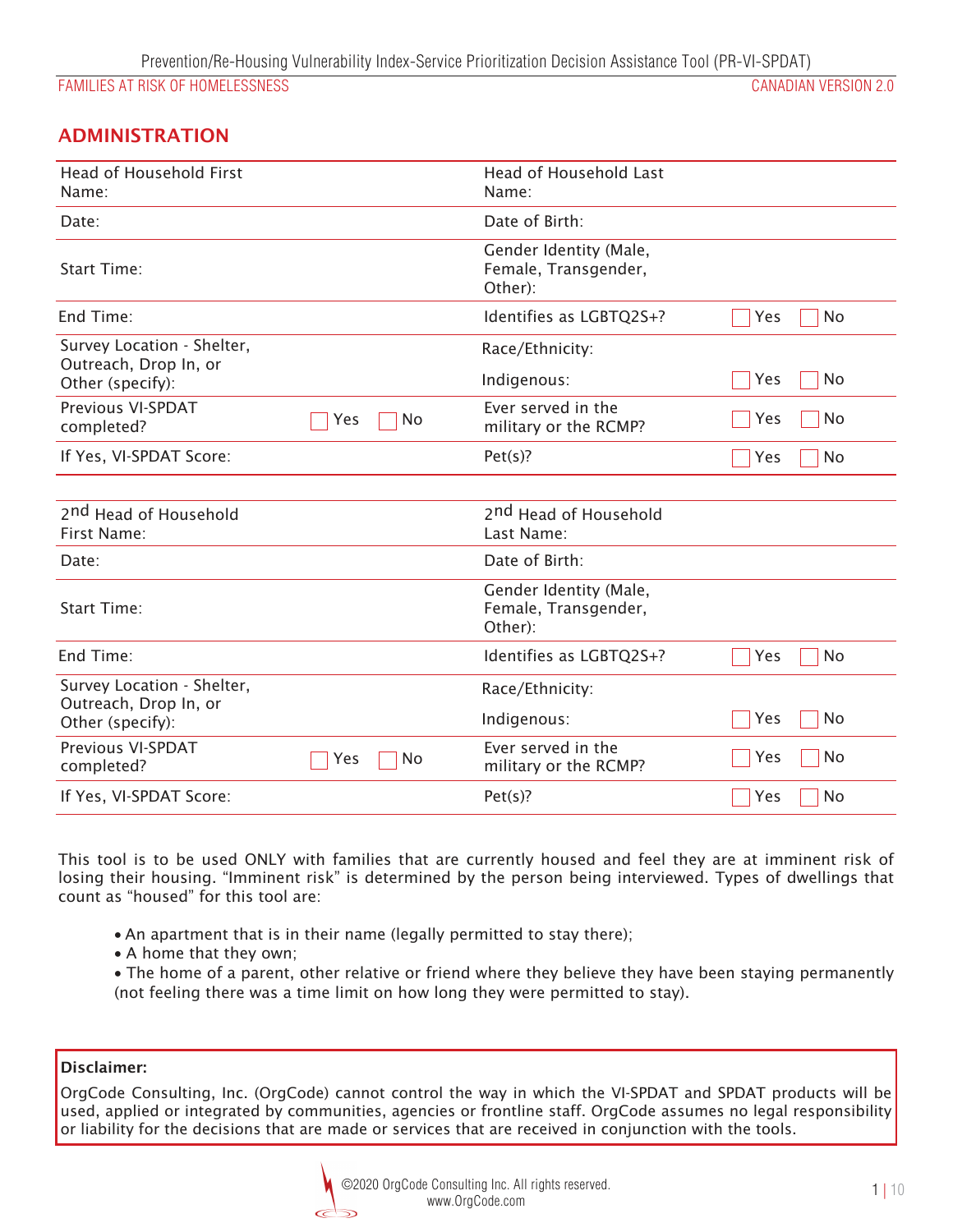# OPENING SPEAKING POINTS

*Cover the following in the opening explanation of the PR-VI-SPDAT:* 

- v *The purpose of completing the triage with people experiencing a housing crisis*
- v *Some of the questions are personal in nature. It is their choice whether or not they want their children present, and if they do choose to have their children present, they can choose to skip questions that they don't want to answer in front of their children that we can try to come back to at the end or another time if someone can watch their children for a few minutes.*
- v *Approximately how long it will take*
- *How to answer the questions (yes, no or one-word answers)*
- v *That they can get clarification if they do not understand a question*
- v *That they can skip or refuse to answer any question without penalty*
- v *Where the information is stored*
- The importance of being as honest as they feel comfortable being
- v *That some answers provided may need further verification from other sources (like tenancy specifics)*
- v *Consent to participate in the process*

# SECTION ONE: CHILDREN WITHIN THE HOUSEHOLD

|  |  |  |  |  |  | 1. How many children under the age of 18 are currently with you? |  |
|--|--|--|--|--|--|------------------------------------------------------------------|--|
|--|--|--|--|--|--|------------------------------------------------------------------|--|

- *2. How many children under the age of 18 are not currently with your family, but you have reason to believe they will be joining you when you get housed?*
- 3. Is any member of the family currently pregnant *(if applicable)*?  $\Box Y \Box Y \Box N \Box R$
- *4. Please provide a list of children in your household:*

| Child 1 First Name:    | Child 1 Last Name:   |
|------------------------|----------------------|
| Child 1 Date of Birth: | Child 1 With Family? |
| Child 2 First Name:    | Child 2 Last Name:   |
| Child 2 Date of Birth: | Child 2 With Family? |
| Child 3 First Name:    | Child 3 Last Name:   |
| Child 3 Date of Birth: | Child 3 With Family? |
| Child 4 First Name:    | Child 4 Last Name:   |
| Child 4 Date of Birth: | Child 4 With Family? |
| Child 5 First Name:    | Child 5 Last Name:   |
| Child 5 Date of Birth: | Child 5 With Family? |

*Score 1if any of the following conditions are met:* 

- *If there is a single parent with 2+ children, and/or a child aged 11 or younger, and/or a current pregnancy.*
- *If there are two parents with 3+ children, and/or a child aged 6 or younger, and/or a current pregnancy.*

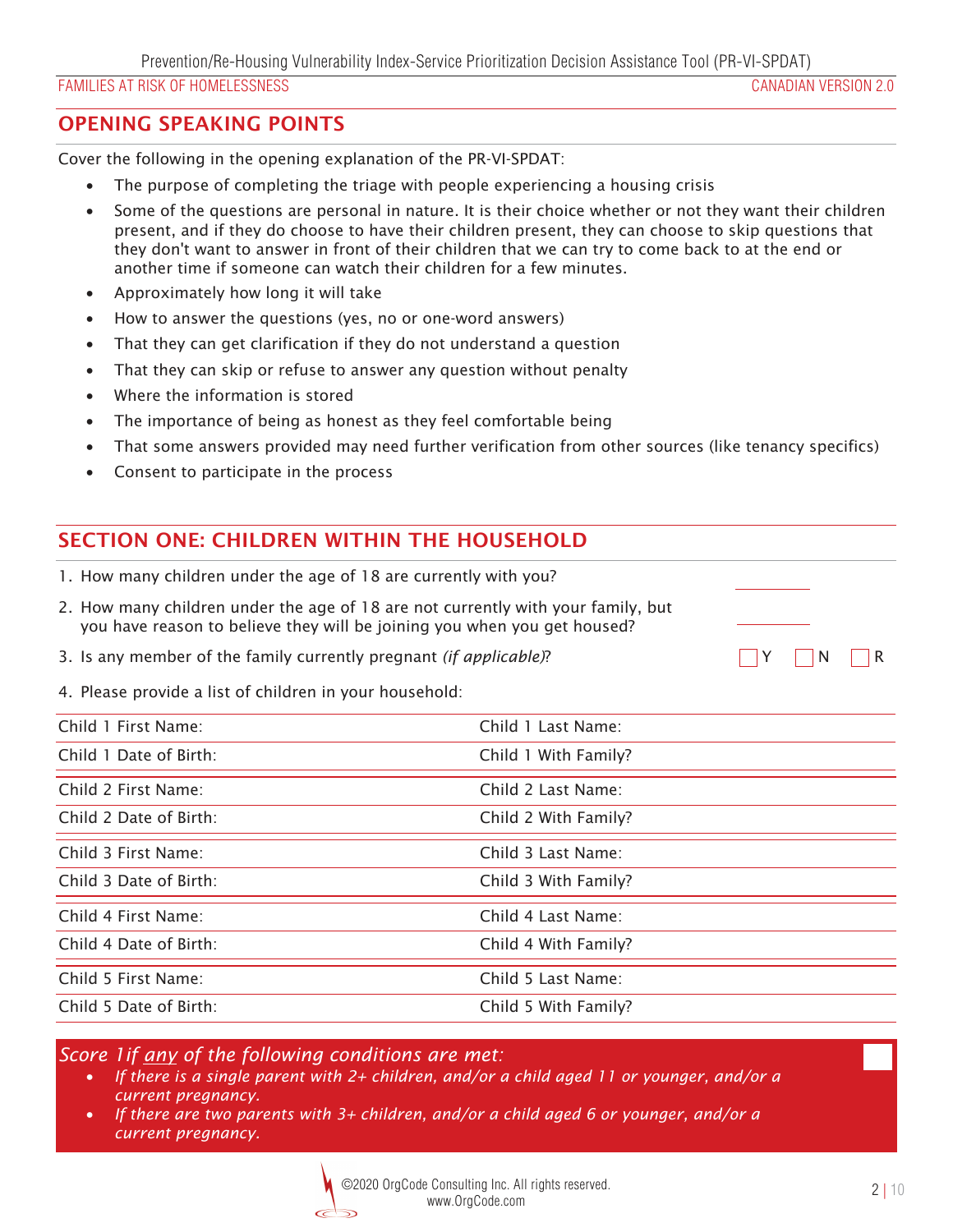## *I want to ask you some questions about your safety in your current situation.*

| 5. Are you or anyone in your family currently being harmed or at risk of being<br>harmed by another person such as a spouse, relative, parent or friend?      | $\Box Y$ $\Box N$ $\Box R$ |  |
|---------------------------------------------------------------------------------------------------------------------------------------------------------------|----------------------------|--|
| 6. Have you or anyone in your family experienced violence or threats of violence<br>in the last six months that has an impact on feeling safe where you live? | $\Box Y$ $\Box N$ $\Box R$ |  |

# *If YES to Question 5 or Question 6, score 1.*

*7. Would you say that your family's current risk of eviction is caused by any of the following:*

| If YES to any of Question 7 and/or Question 8, score 1. |                                                                                   |   |                                                       |  |
|---------------------------------------------------------|-----------------------------------------------------------------------------------|---|-------------------------------------------------------|--|
|                                                         | 8. Is your current risk of eviction caused by any recent or past trauma or abuse? | Y | $\vert$ $\vert$ N $\vert$ $\vert$ R                   |  |
|                                                         | c. Because family or friends are causing your housing crisis                      |   | Y     N     R                                         |  |
| b. An unhealthy or abusive relationship                 |                                                                                   | Y | $\vert \vert N \vert \vert R$                         |  |
| a. A relationship that broke down                       |                                                                                   |   | $\vert$ $\vert$ Y $\vert$ $\vert$ N $\vert$ $\vert$ R |  |

## *Now, let's examine some of the other life areas that might impact long-term housing stability.*

| 9. Do you or anyone in your family have any legal stuff going on right now that may |  |
|-------------------------------------------------------------------------------------|--|
| result in any of the following:                                                     |  |

| a. Being locked up                                    | $\Box Y$ $\Box N$ $\Box R$                            |  |
|-------------------------------------------------------|-------------------------------------------------------|--|
| b. Having to pay fines or fees that you cannot afford | $\vert$ $\vert$ Y $\vert$ $\vert$ N $\vert$ $\vert$ R |  |
| c. Impact your ability to get housing                 | $\Box Y$ $\Box N$ $\Box R$                            |  |
| d. Impact where you could live in the community       | $\vert$ $\vert$ Y $\vert$ $\vert$ N $\vert$ $\vert$ R |  |

# *If YES to any of Question 9, score 1.*

10. Do you or anyone in your family ever do things that may be considered to be  $\Box Y$  N R *risky or harmful like run drugs, share a needle, do sex work, or anything like that?*

*If YES to Question 10, score 1.*

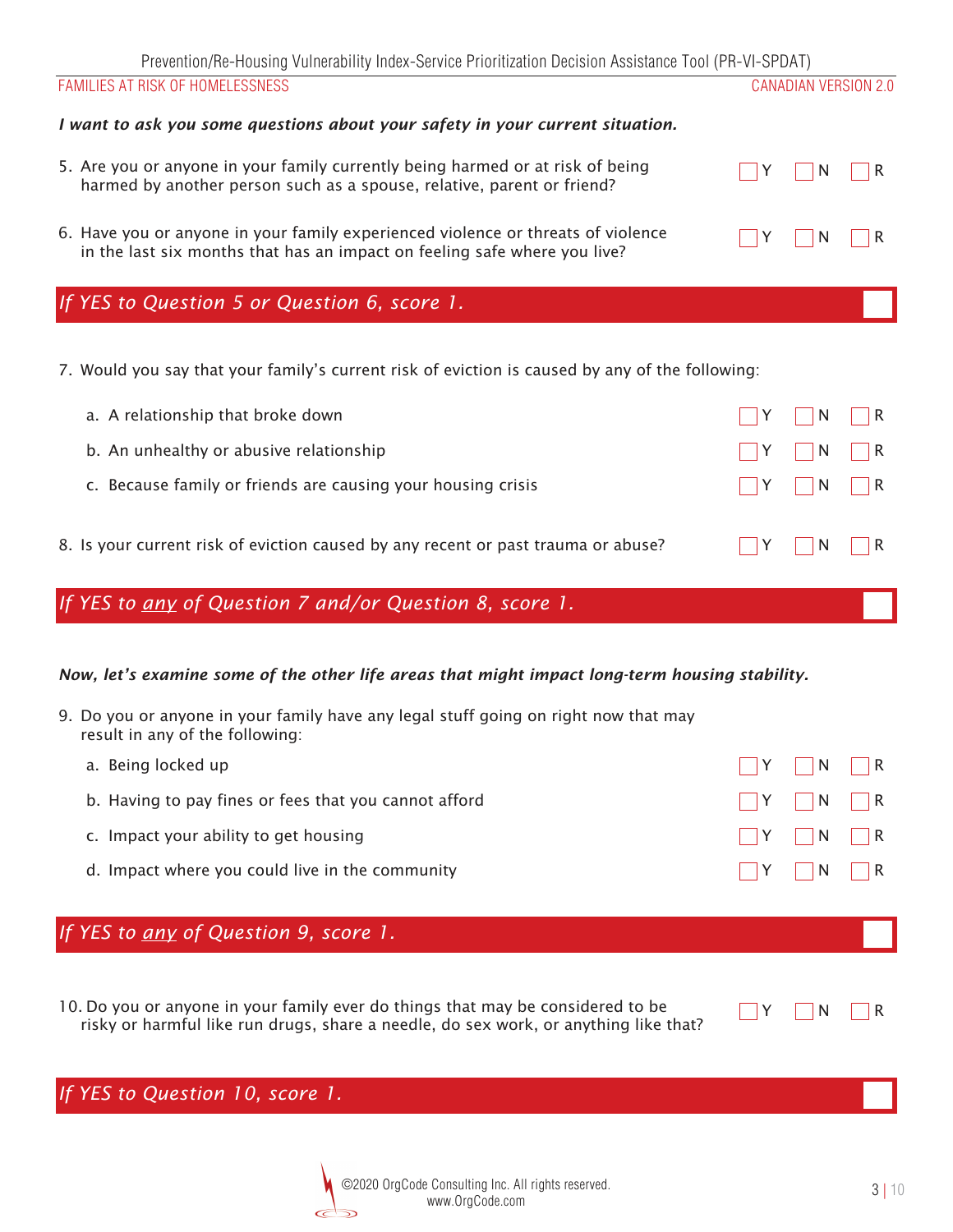Prevention/Re-Housing Vulnerability Index-Service Prioritization Decision Assistance Tool (PR-VI-SPDAT)

| <u>FIBVENINUM RE-MUUSING VUNIBIADINI MUUSS-SEIVIGE FIIUNINIZAIIUN DEGISIUN ASSISIANGE TUUL (FN-VI-SFDAT)</u><br>FAMILIES AT RISK OF HOMELESSNESS                                                                                                                                                                                                                                                                             |   | <b>CANADIAN VERSION 2.0</b> |             |
|------------------------------------------------------------------------------------------------------------------------------------------------------------------------------------------------------------------------------------------------------------------------------------------------------------------------------------------------------------------------------------------------------------------------------|---|-----------------------------|-------------|
|                                                                                                                                                                                                                                                                                                                                                                                                                              |   |                             |             |
| 11. In the last six months, have you or anyone in your family:                                                                                                                                                                                                                                                                                                                                                               |   |                             |             |
| a. Been beaten up or assaulted                                                                                                                                                                                                                                                                                                                                                                                               | Y | N                           | R           |
| b. Threatened to beat up or assault someone else                                                                                                                                                                                                                                                                                                                                                                             |   | N                           | R           |
| c. Threatened to harm yourself or harmed yourself                                                                                                                                                                                                                                                                                                                                                                            |   | N                           | R           |
| d. Been threatened with violence or made to feel unsafe                                                                                                                                                                                                                                                                                                                                                                      |   | N                           | R           |
| e. Experienced someone trying to control you/them with violence or threats<br>of violence whether that be a stranger, friend, partner, relative or parent                                                                                                                                                                                                                                                                    |   | N                           | R           |
| If YES to any in Question 11, score 1.                                                                                                                                                                                                                                                                                                                                                                                       |   |                             |             |
| 12. Does anyone trick, manipulate, exploit or force you or anyone in your family<br>to do things you do not want to do?                                                                                                                                                                                                                                                                                                      |   | N                           | к           |
| If YES to Question 12, score 1.                                                                                                                                                                                                                                                                                                                                                                                              |   |                             |             |
| 13. At any point in the last three years have you and/or your family stayed in a<br>shelter, transitional housing, in your car, on the street, outdoors, or any<br>other place not fit for people to live?<br>a. If YES: How many times has that occurred in the last three years?<br>b. If YES: What is the total length of time of homelessness if you add all<br>of the different times together in the last three years? | Y | N                           | ĸ<br>months |
| If YES to Question 13 and 3+ episodes and/or $6+$ months, then score 3.                                                                                                                                                                                                                                                                                                                                                      |   |                             |             |
| 14. In the last six months have you accessed supports from any churches, other<br>faith groups, or a non-profit organization to get supports to stay housed such<br>as financial assistance, help working things out with a landlord, re-locating<br>from one apartment or home to another because where you had been staying<br>was unsafe, or anything like that?                                                          |   |                             |             |
| If YES to Question 14, score 1.                                                                                                                                                                                                                                                                                                                                                                                              |   |                             |             |
| 15. Within the last six months in your current housing, how many complaints have<br>there been about you/your unit from neighbours, the landlord or tenant/owner,<br>or, the police?                                                                                                                                                                                                                                         |   |                             |             |
| If 4 or more complaints, score 1.                                                                                                                                                                                                                                                                                                                                                                                            |   |                             |             |

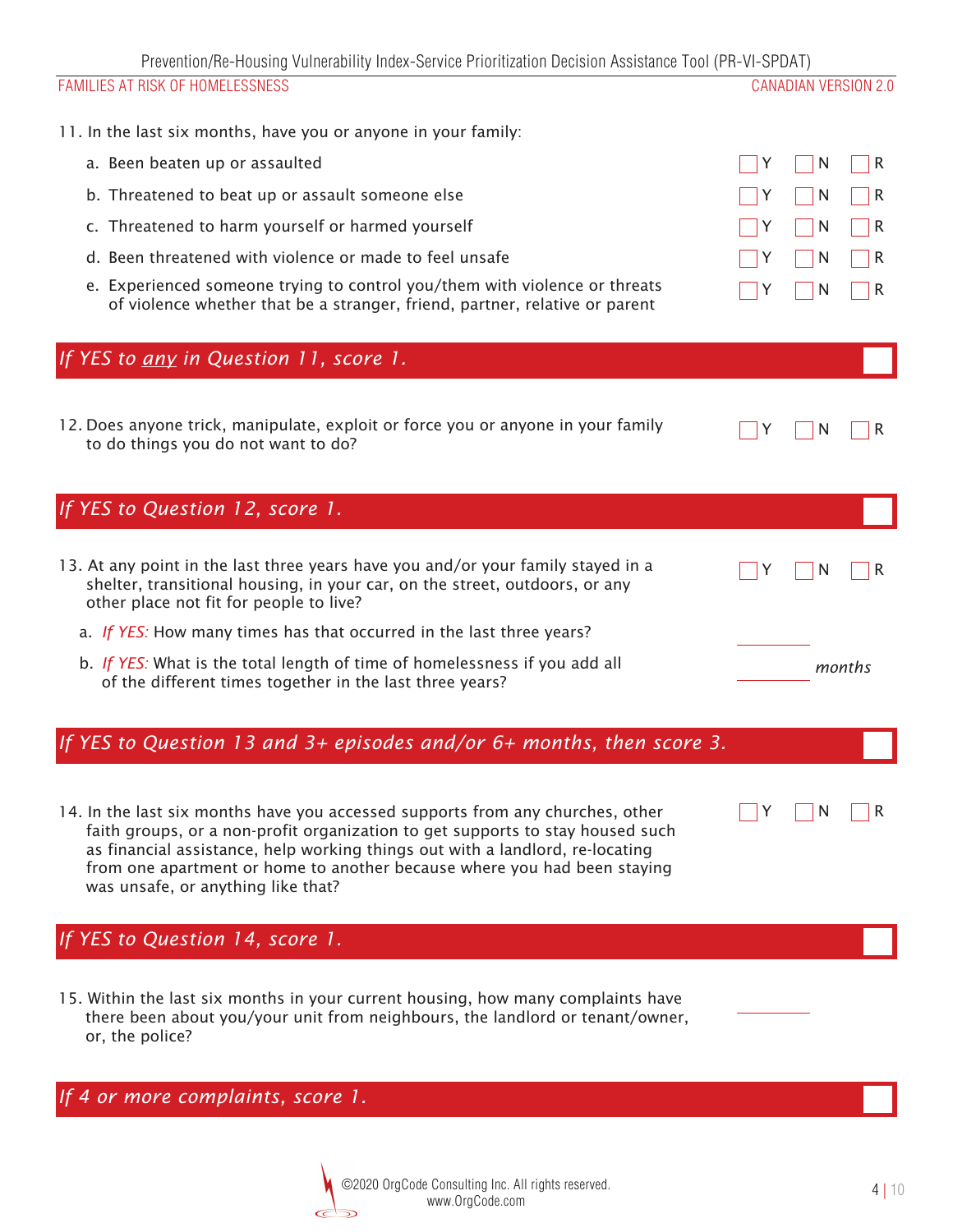*Y N R*

 *Y N R*

 *Y N R*

*16. Do any of the following issues make it hard for you or anyone in your family to find or stay in permanent housing or connect with other resources that can help you do that:*

| a. Accessible housing because of a disability that requires a special type of housing                    |   |                   | R                 |
|----------------------------------------------------------------------------------------------------------|---|-------------------|-------------------|
| b. A poor credit history                                                                                 |   | <sup>N</sup>      | IR.               |
| c. Restrictions on where your family can live because of legal stuff or criminal<br>history in your life |   | -N                | $\vert$ $\vert$ R |
| d. Special school programming required for any children                                                  |   | <b>IN</b>         | $\vert \ \vert R$ |
| e. No references for your housing or poor references on your housing history                             |   | l N               | IR.               |
| f. Difficulties understanding or communicating in English                                                | Y | $\vert$ $\vert$ N | $\vert$ $\vert$ R |
| g. Difficulties with math that make it difficult to budget or take care of finances                      |   | <sup>N</sup>      | l R               |
| h. Safety issues which may include keeping where you live unknown to a past                              |   | N                 | R                 |

# *If YES to any 2 or more above in Question 16, score 1.*

*17. Are you and your family currently living with too many people in the home for the amount of space you have, and where there are arguments or conflicts because of the overcrowding?*

# *If YES to Question 17, score 1.*

*18. If your current housing was maintained, do you plan on remaining in that place for at least the next 6 months if that is legally possible?*

# *If YES to Question 18, score 1.*

*19. Is there anybody that thinks you or anyone in your family owe them money like a family member, friend, past landlord, business, bookie, dealer, bank, credit card company, utility company or anyone like that?*

### *If YES then:*

*abuser*

*a. What is the total amount of money that others think is owed?*

*If YES to Question 19 and total value owed is \$1,000 or more, score 1.*

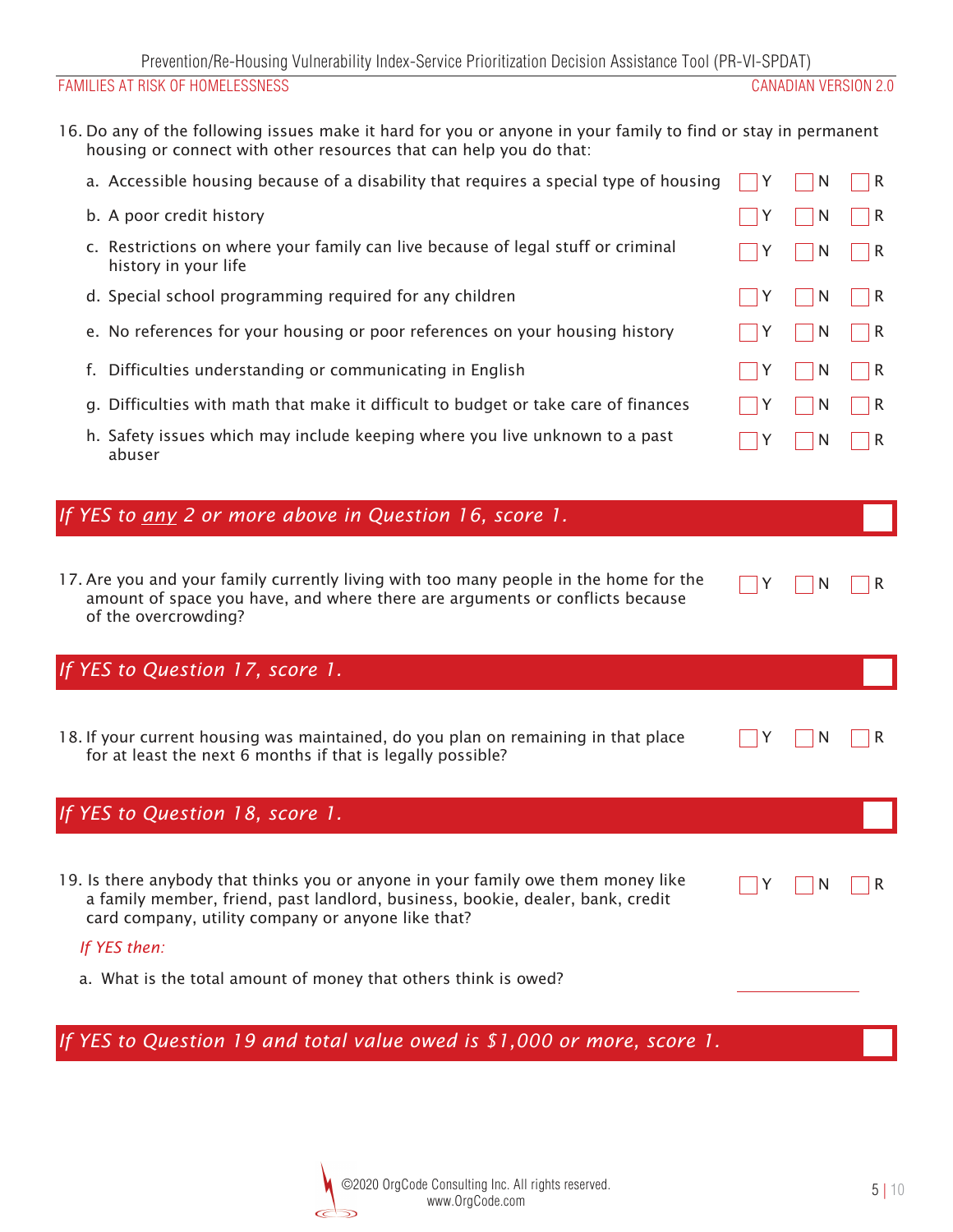Prevention/Re-Housing Vulnerability Index-Service Prioritization Decision Assistance Tool (PR-VI-SPDAT)

|  |  | <b>FAMILIES AT RISK OF HOMELESSNESS</b> |
|--|--|-----------------------------------------|
|--|--|-----------------------------------------|

| 20. Do you or anyone in your family get any money from the government, a job, |
|-------------------------------------------------------------------------------|
| working under the table, day labour, an inheritance or a pension, or anything |
| like that?                                                                    |

#### *If YES then:*

- *a. When is the next date you know you will receive money?*
- *b. What is the total amount you expect to receive?*

## *Score 1 if any of the following conditions are met:*

- *If No to Question 20;*
- *If Yes to Question 20 and (a) is more than 14 days away; and/or*
- *If YES to Question 20 and (b) is less than half the value of Question 19(a).*

| 21. What is the total amount of money you and your family currently have including |  |
|------------------------------------------------------------------------------------|--|
| any money in the bank or investments?                                              |  |

# *If amount is less than half the value of Question 19(a), score 1.*

*22. Is there anyone currently helping you and/or your family manage your finances like a payee, guardianship, or trustee – because a judge or the government said you have to?*

# *If YES to Question 22, score 1.*

| 23. In the last year, how many times have you and your family received a cash advance |  |
|---------------------------------------------------------------------------------------|--|
| or loan from a business, bank or person where you have not repaid the full amount     |  |
| and the interest owed is 15% or more?                                                 |  |

# *If 3 or more times, score 1.*

*24. Have other members of your family or friends provided emergency financial assistance to you and your family in the last three years to help you stay housed like helping you with rent, paying off arrears, paying a utility company to keep your lights on or anything like that – where they still expect you to pay them back but you have not been able to?*

# *If YES to Question 24, score 1.*

*25. Does anyone in your family ever gamble with money they cannot afford to lose or have debts associated with gambling?*

 *Y N R*

 *Y N R*

 *Y N R*

CANADIAN VERSION 2.0

 *Y N R*

*If YES to Question 25, score 1. 26. Does everyone in your family have planned activities, other than just surviving, at least 4 days per week that make you feel happy and fulfilled? Y N R If NO to Question 26, score 1.*

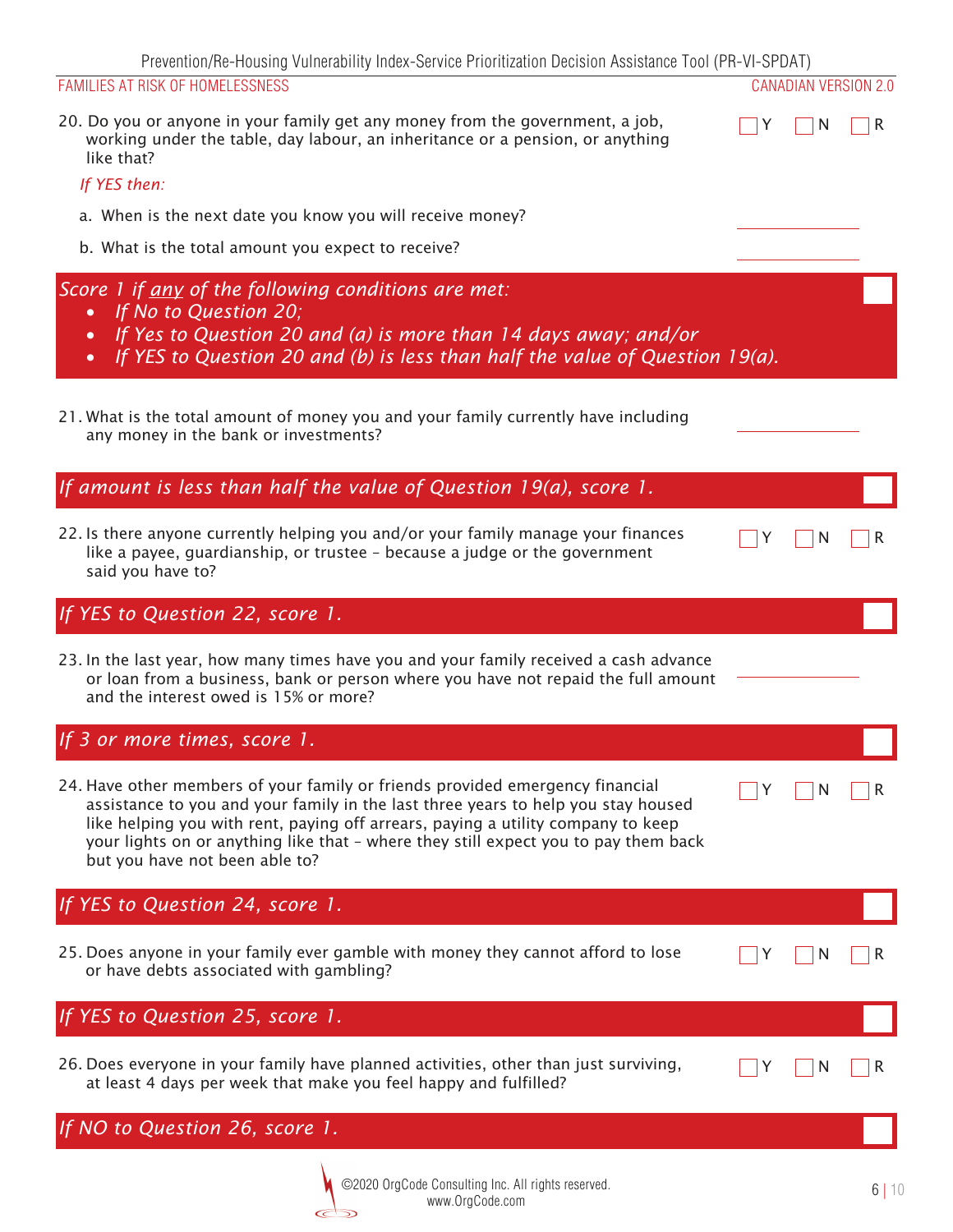Prevention/Re-Housing Vulnerability Index-Service Prioritization Decision Assistance Tool (PR-VI-SPDAT)

| $\sim$ . The contribution of the contribution of the contribution of the contribution the contribution of $\sim$ . The contribution of $\sim$ $\sim$<br>FAMILIES AT RISK OF HOMELESSNESS                                                     | <b>CANADIAN VERSION 2.0</b> |
|----------------------------------------------------------------------------------------------------------------------------------------------------------------------------------------------------------------------------------------------|-----------------------------|
| 27. Most days can you and everyone in your family:                                                                                                                                                                                           |                             |
| a. Find a safe place to sleep                                                                                                                                                                                                                | N<br>R<br>Y                 |
| b. Access a bathroom when you need it                                                                                                                                                                                                        | N<br>R                      |
| c. Access a shower when you need it                                                                                                                                                                                                          | N<br>R                      |
| d. Get food                                                                                                                                                                                                                                  | N<br>R                      |
| e. Get water or other non-alcoholic beverages to stay hydrated                                                                                                                                                                               | N<br>R                      |
| f. Get clothing or access laundry when you need it                                                                                                                                                                                           | N<br>R                      |
| g. Safely store your stuff                                                                                                                                                                                                                   | N<br>R                      |
| Score 1 if NO to Question 27 a, b, c, d, e, f or g.                                                                                                                                                                                          |                             |
| 28. In the past six months, how many times have you or anyone else in your family:                                                                                                                                                           | # of times                  |
| a. Gone to the emergency room/department                                                                                                                                                                                                     |                             |
| b. Taken an ambulance                                                                                                                                                                                                                        |                             |
| c. Been hospitalized as an inpatient                                                                                                                                                                                                         |                             |
| d. Used a crisis service or hotline for such concerns as family or intimate<br>partner violence or suicide prevention                                                                                                                        |                             |
| e. Talked to police because you witnessed a crime, were the victim of a crime,<br>were the alleged perpetrator of a crime, or because they asked you to move<br>along because of loitering, sleeping in a public place or anything like that |                             |
| f. Stayed one or more nights in jail, a holding cell or prison                                                                                                                                                                               |                             |
| If the total number of interactions equals 4 or more, score 1.                                                                                                                                                                               |                             |
| 29. Does anyone in your family have any physical health issues<br>that might require assistance in order to access or keep housing?                                                                                                          | N<br>R                      |
| 30. Is anyone in your family 60 years of age or older?                                                                                                                                                                                       | N<br>R                      |
| If YES to Question 29 and/or Question 30, score 1.                                                                                                                                                                                           |                             |
| 31. Does anyone in your family have any physical health issues that<br>might require assistance in order to access or keep housing?                                                                                                          | N                           |
| If YES to Question 31, score 1.                                                                                                                                                                                                              |                             |
| 32. Do you have any mental health or cognitive issues including a brain injury<br>that might require assistance in order to access or keep housing?                                                                                          | N                           |
| YES to Question 32, score 1.                                                                                                                                                                                                                 |                             |
| ©2020 OrgCode Consulting Inc. All rights reserved.                                                                                                                                                                                           |                             |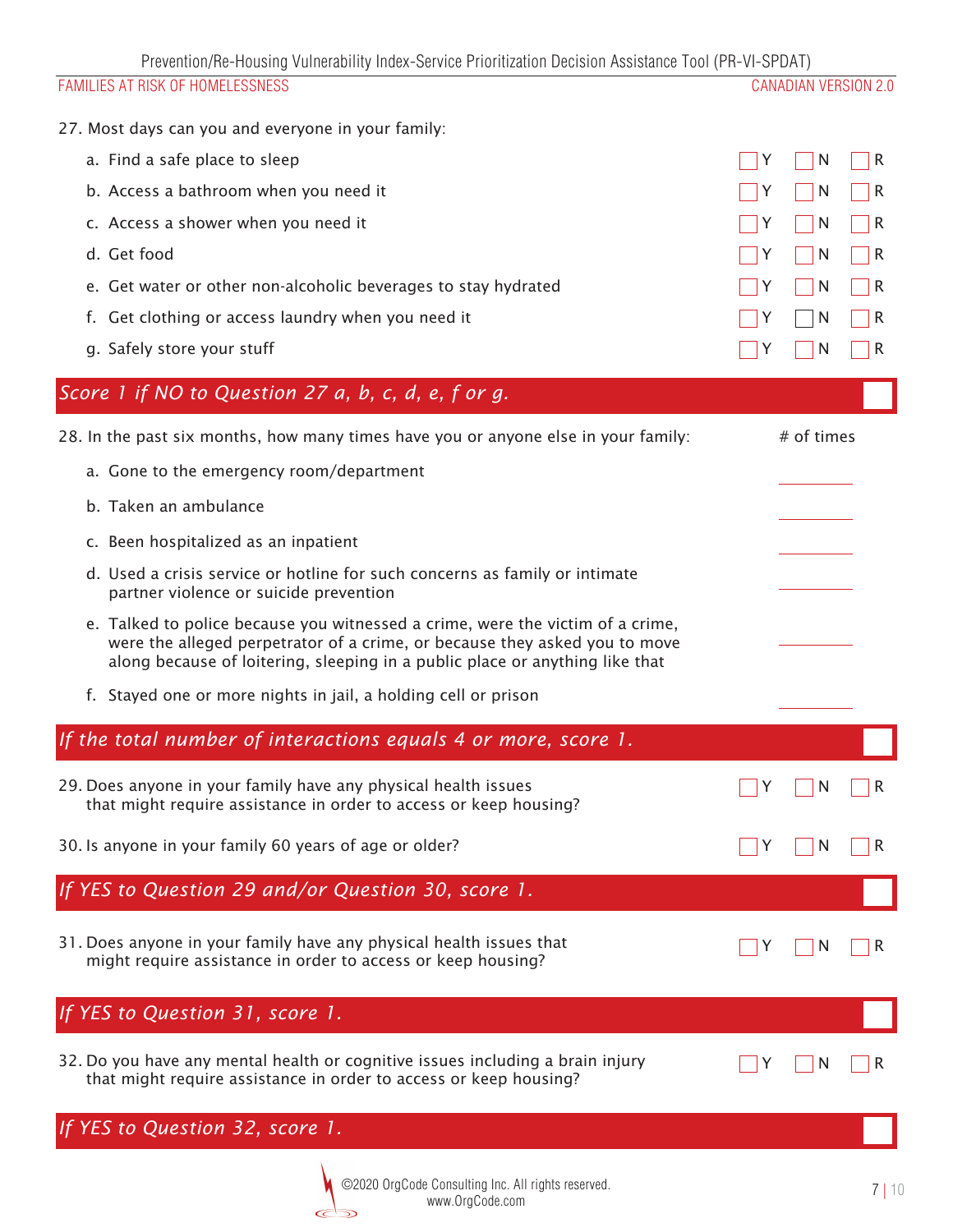| Prevention/Re-Housing Vulnerability Index-Service Prioritization Decision Assistance Tool (PR-VI-SPDAT)                                                                                                                                            |   |   |                             |
|----------------------------------------------------------------------------------------------------------------------------------------------------------------------------------------------------------------------------------------------------|---|---|-----------------------------|
| FAMILIES AT RISK OF HOMELESSNESS                                                                                                                                                                                                                   |   |   | <b>CANADIAN VERSION 2.0</b> |
| 33. Does anyone in your family use alcohol or drugs in a way that it:                                                                                                                                                                              |   |   |                             |
| a. Impacts their life in a negative way most days                                                                                                                                                                                                  | Υ | N | R                           |
| b. Makes it hard to access housing                                                                                                                                                                                                                 | Y | N | R                           |
| c. Might require assistance to maintain housing                                                                                                                                                                                                    |   | N | R                           |
| Score 1 if YES to Question 33 a, b or c.                                                                                                                                                                                                           |   |   |                             |
| 34. Are there any medications that, for whatever reason:                                                                                                                                                                                           |   |   |                             |
| a. A doctor said someone in your family should be taking but they are<br>not taking                                                                                                                                                                | Y | N | R                           |
| b. The medication gets sold instead of being taken                                                                                                                                                                                                 |   | N | R                           |
| c. The medication is used in a way other than how it is prescribed                                                                                                                                                                                 |   | N | R                           |
| d. The medication is impossible to take, forget to take or choose not to take                                                                                                                                                                      |   | N | R                           |
| If YES to any in Question 34, score 1.                                                                                                                                                                                                             |   |   |                             |
| 35. Are there any children that have been removed from the family by a child<br>protection service in the last 6 months?                                                                                                                           | Y | N | R                           |
| 36. Do you have any family legal issues like child custody, protection issues, divorce,<br>or anything like that being resolved in court or needing to be resolved in court<br>that would impact your housing or who may live within your housing? | Y | N | R                           |
| If YES to Question 35 and/or Question 36, score 1.                                                                                                                                                                                                 |   |   |                             |
| 37. At any point in the last six months, have any of your children been separated from<br>you to live with another family member or friend?                                                                                                        |   | N | R                           |
| 38. In the last six months, have any of the children experienced abuse or trauma?                                                                                                                                                                  |   | N | R                           |
| 39. If there are school-aged children: Do your children attend school more often than<br>not each week?                                                                                                                                            | Y | N | R                           |
| Score $\overline{I}$ if any of the following conditions are met:<br><b>YES to Question 37</b>                                                                                                                                                      |   |   |                             |

- *YES to Question 38;*
- *NO to Question 39.*

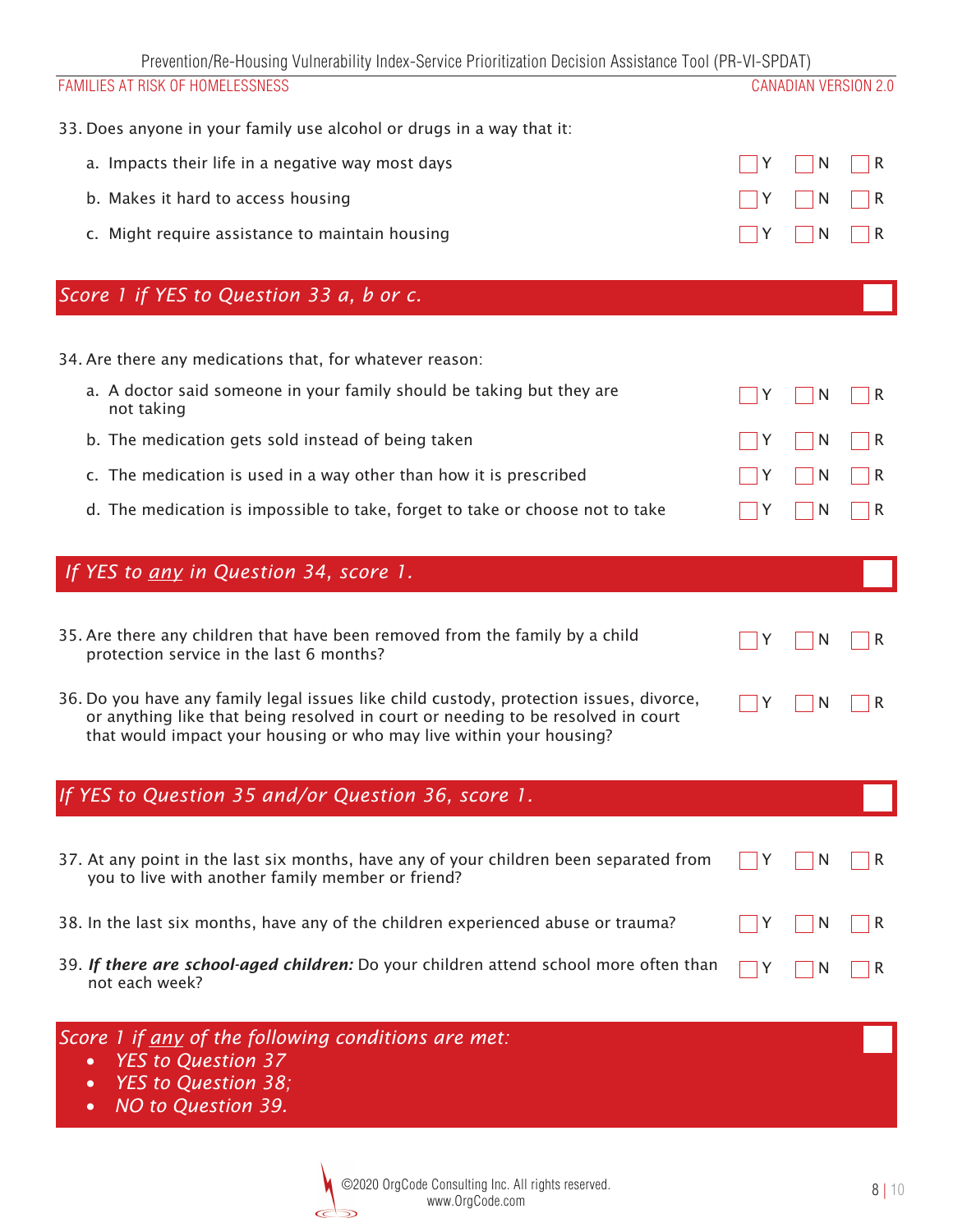| Prevention/Re-Housing Vulnerability Index-Service Prioritization Decision Assistance Tool (PR-VI-SPDAT) |  |
|---------------------------------------------------------------------------------------------------------|--|
|---------------------------------------------------------------------------------------------------------|--|

| FAMILIES AT RISK OF HOMELESSNESS                                                                                                                                                                                                                                                         |  | <b>CANADIAN VERSION 2.0</b> |
|------------------------------------------------------------------------------------------------------------------------------------------------------------------------------------------------------------------------------------------------------------------------------------------|--|-----------------------------|
| 40. In the last six months, have the adults in the family changed because of a new<br>relationship, a separation, incarceration, military deployment, or anything like that?                                                                                                             |  |                             |
| 41. Do you anticipate any other adults or children coming to live with your family in<br>the first six months after you and your family get housed?                                                                                                                                      |  | R                           |
| If YES to Question 40 and/or Question 41, score 1.                                                                                                                                                                                                                                       |  |                             |
| 42. Does your family have a support network for when you need help with your<br>children or other things that come up?                                                                                                                                                                   |  | R                           |
| 43. If there are children 12 and younger as well as 13 and over: In your household,<br>do the older kids spend two or more hours on a typical day helping their younger<br>siblings with things like getting ready for school, homework, dinner, bathing them,<br>or anything like that? |  |                             |
| If NO to Question 42 and/or YES to Question 43, score 1.                                                                                                                                                                                                                                 |  |                             |

TOTAL SCORE